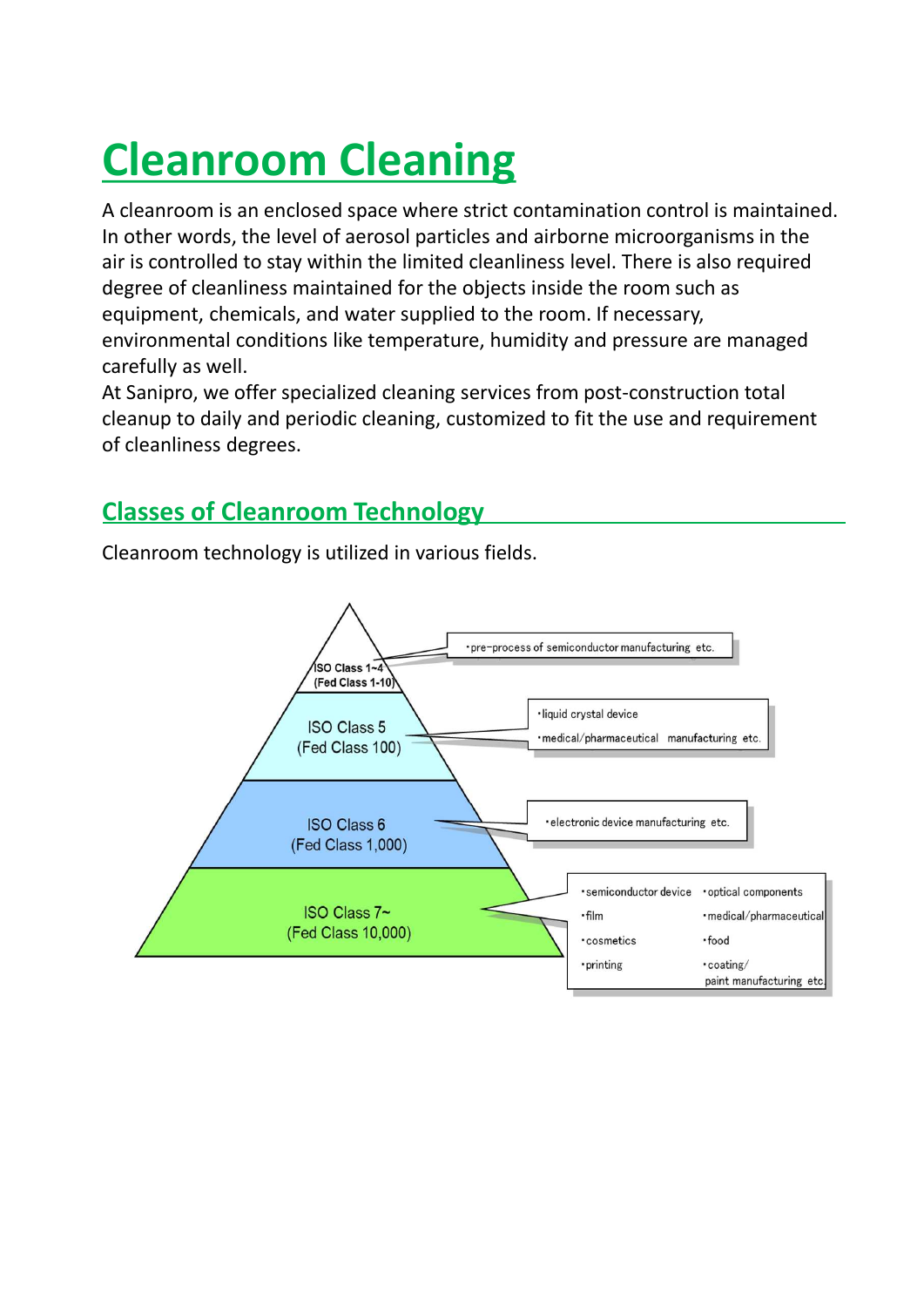## **Types of Cleanroom (Intended use)**



#### **Key Purpose of Cleanroom Cleaning**

Particles and dust accumulated on the floor become scattered repeatedly as workers walk.

This type of cleaning is not intended for aesthetics appeal, but for reducing the risk of pollution and contamination of the products, by maintaining cleanliness degree.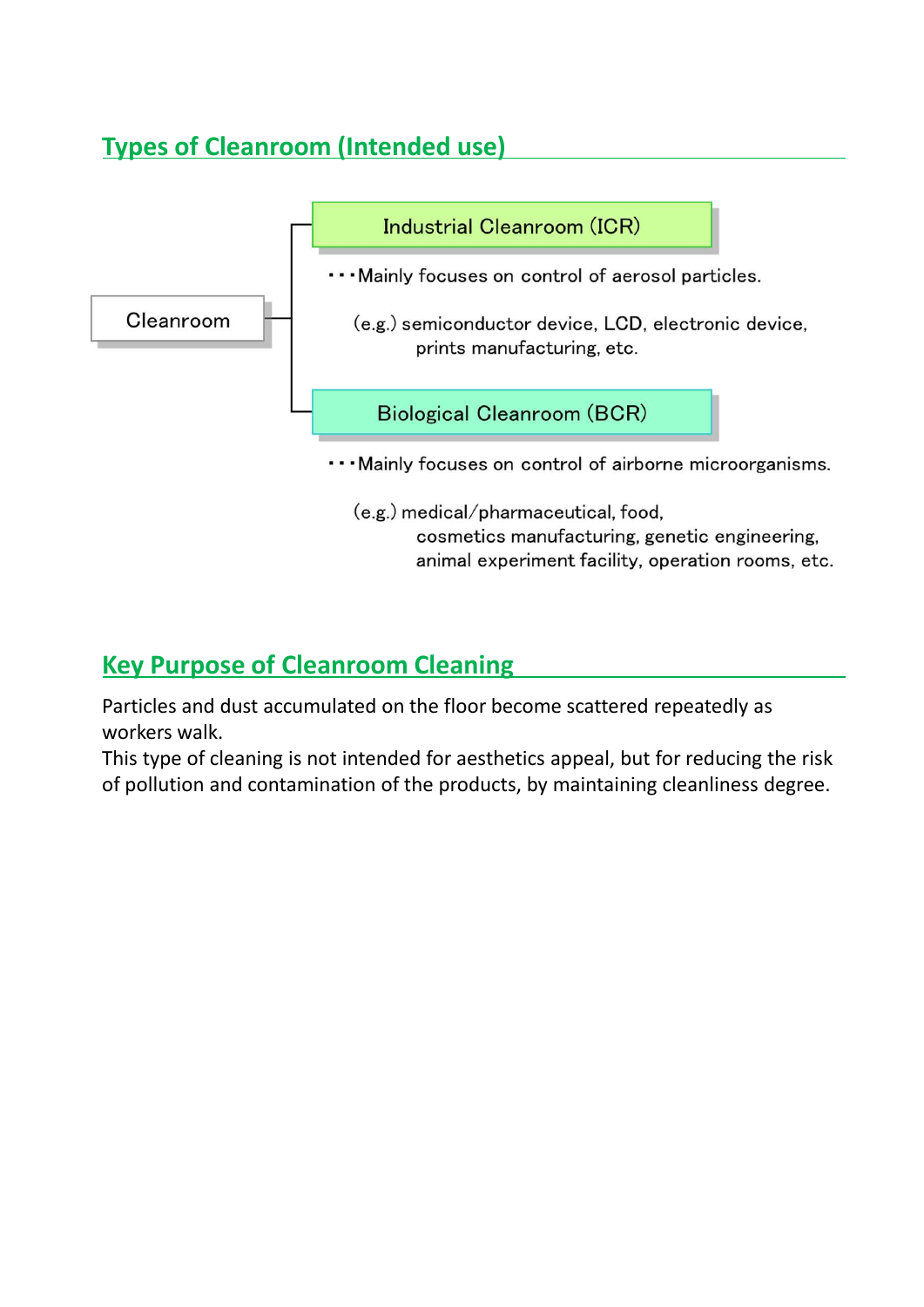## **Types of Cleanroom Cleaning**

#### <Daily Cleaning>

For places where the risk for contamination is high, particularly where personnel movement and activities are active (e.g. changing area, entry/exit area, etc.). To prevent the accumulation and spreading of possible pollution (particles and dust) that could contaminate the cleanroom, it is strongly advised to frequently perform the cleaning.

Target areas: floor, door, pass box, air shower

#### <Periodic Cleaning>

For places where it is difficult to perform daily cleaning, with lower level of contamination risk. The frequency of cleaning should be rather low accordingly. Target areas: wall surface, ceiling surface, ducts/pipes, lighting fixture, etc.

#### <Specialized Cleaning>

Cleaning at contaminated state such as building post-construction or renovation. It is strongly advised to perform gradual cleaning until the cleanliness reaches the acceptable level.

Rough cleaning (removal of coarse particle contamination of particle size exceeding 50  $\mu$ m)  $\rightarrow$  Normal cleaning (removal of particle contamination of particle size 10  $\mu$ m ~ 50  $\mu$ m)  $\rightarrow$  Precision cleaning (removal of residual particle contamination of particle size less than 10 μm)